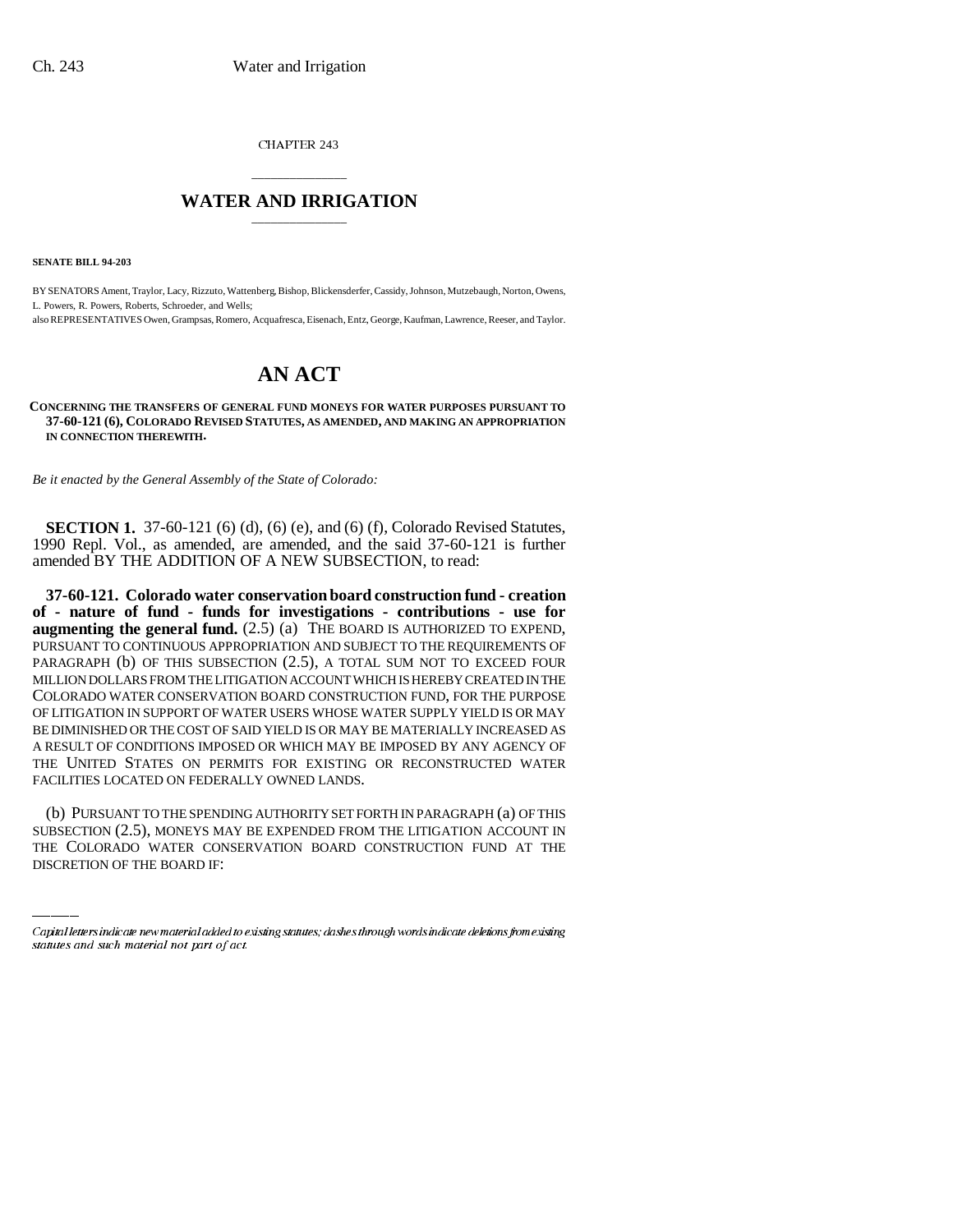(I) THE COLORADO ATTORNEY GENERAL REQUESTS THAT THE BOARD AUTHORIZE THE EXPENDITURE OF MONEYS IN A SPECIFIED AMOUNT NOT TO EXCEED FOUR MILLION DOLLARS FOR THE COSTS OF LITIGATION ASSOCIATED WITH AN ON-GOING LAWSUIT AND:

(A) THE CHARACTERISTICS OF THE LAWSUIT MEET THE CRITERIA SET FORTH IN PARAGRAPH (a) OF THIS SUBSECTION (2.5) AND PRESENTS A QUESTION OF LAW WHICH IS OF A GENERAL STATEWIDE INTEREST THE RESOLUTION OF WHICH MAY PREVENT FURTHER LITIGATION; AND

(B) THE BOARD, IN ITS OWN DISCRETION, DETERMINES THAT IT WOULD BE IN THE BEST INTEREST OF THE STATE AND THE WATER USERS IN THE STATE TO INTERVENE; AND

(II) THE APPROPRIATIONS TO THE DEPARTMENT OF LAW ARE INADEQUATE FOR THE ATTORNEY GENERAL TO COMPLETE LITIGATION OF THE LAWSUIT.

(c) ANY INTEREST EARNED ON THE MONEYS IN THE LITIGATION ACCOUNT SHALL BE CREDITED ON AN ANNUAL BASIS IN EQUAL PORTIONS TO THE COLORADO WATER CONSERVATION BOARD CONSTRUCTION FUND CREATED IN SUBSECTION (1) OF THIS SECTION AND THE DOMESTIC WATER SUPPLY PROJECT REVOLVING FUND CREATED IN SECTION 37-95-107.7.

(d) THE BOARD, IN CONJUNCTION WITH THE ATTORNEY GENERAL, SHALL REPORT ANNUALLY TO THE GENERAL ASSEMBLY ON ANY LITIGATION WHICH INVOLVES THE USE OF ANY MONEYS FROM THE LITIGATION ACCOUNT CREATED IN PARAGRAPH (a) OF THIS SUBSECTION  $(2.5)$ .

(e) ANY MONEYS REMAINING IN THE LITIGATION ACCOUNT AT SUCH TIME AS THE GENERAL ASSEMBLY ACTS TO CLOSE THE ACCOUNT SHALL BE EQUALLY DIVIDED AND CREDITED TO THE COLORADO WATER CONSERVATION BOARD CONSTRUCTION FUND CREATED IN SUBSECTION (1) OF THIS SECTION AND THE DOMESTIC WATER SUPPLY PROJECT REVOLVING FUND CREATED IN SECTION 37-95-107.7.

(6) As of July 1, 1988, and July 1 of each year thereafter through July 1, 1996, fifty percent of the sum specified in this subsection (6) shall accrue to the fish and wildlife resources account, which account is hereby created in the Colorado water conservation board construction fund, twenty-five percent of such sum shall accrue to the Colorado water conservation board construction fund, and twenty-five percent of such sum shall accrue to the Colorado water resources and power development authority. The state treasurer and the controller shall transfer such sum out of the general fund and into said fish and wildlife resources account, construction fund, and authority as moneys become available in the general fund during the fiscal year beginning on said July 1. Transfers between funds pursuant to this subsection (6) and subsection (7) of this section shall not be deemed to be appropriations subject to the limitations of section 24-75-201.1, C.R.S. Subject to the provisions of subsection (7) of this section, the amount which shall accrue pursuant to this subsection (6) shall be as follows:

(d) On July 1, 1994, thirteen million six hundred thousand dollars. In distributing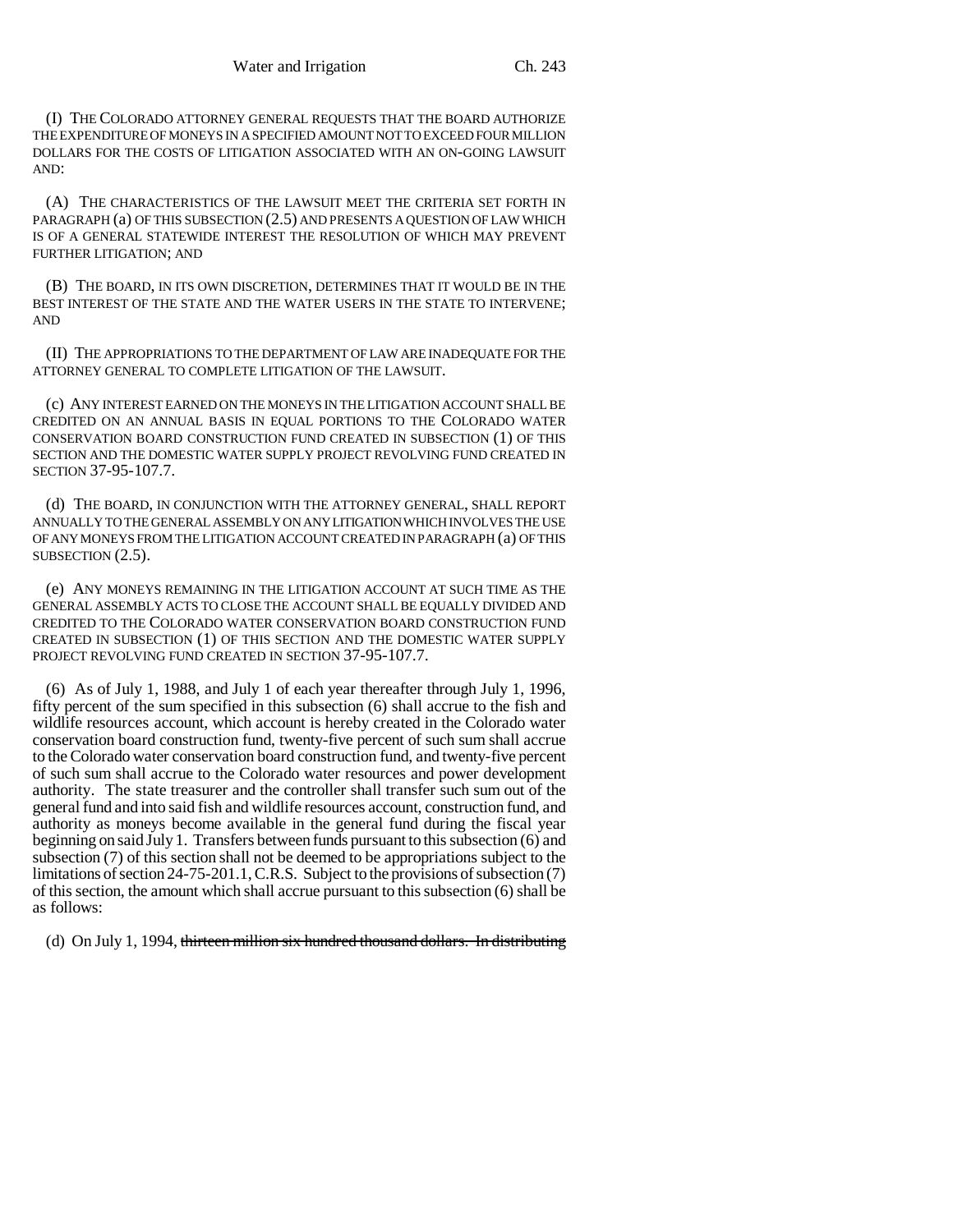#### Ch. 243 Water and Irrigation

said sum, the formula in the introductory portion to this subsection (6) shall be applied to the sum of fifteen million dollars, which is the total amount of accruals on July 1, 1989, July 1, 1990, and July 1, 1994, with the four-hundred-thousand-dollar accrual to the fish and wildlife resources account on July 1, 1989, and the one-million-dollar accrual to such account on July 1, 1990, being considered as a partial distribution of the fifty percent share of the fish and wildlife resources account in said fifteen million dollars THIRTY MILLION DOLLARS. IN DISTRIBUTING SAID SUM, THE FORMULA IN THE INTRODUCTORY PORTION TO THIS SUBSECTION (6) SHALL NOT APPLY, AND SAID SUM SHALL ACCRUE AS FOLLOWS:

(I) TEN MILLION FIVE HUNDRED THOUSAND DOLLARS TO THE COLORADO WATER CONSERVATION BOARD CONSTRUCTION FUND;

(II) FOUR MILLION FIVE HUNDRED FIFTY-TWO THOUSAND NINE HUNDRED SIXTY DOLLARS TO THE FISH AND WILDLIFE ACCOUNT IN THE COLORADO WATER CONSERVATION BOARD CONSTRUCTION FUND;

(III) ONE MILLION FIVE HUNDRED THOUSAND DOLLARS TO THE COLORADO WATER RESOURCES AND POWER DEVELOPMENT AUTHORITY;

(IV) SIX MILLION TWO HUNDRED THOUSAND DOLLARS TO THE DOMESTIC WATER SUPPLY PROJECT REVOLVING FUND CREATED IN SECTION 37-95-107.7, C.R.S.;

(V) TWO MILLION EIGHT HUNDRED THOUSAND DOLLARS TO THE COLORADO WATER CONSERVATION BOARD CONSTRUCTION FUND FOR A PORTION OF THE CONSTRUCTION COSTS OF THE RIDGES BASIN DAM OF THE ANIMAS-LA PLATA PROJECT;

(VI) FOUR HUNDRED FORTY-SEVEN THOUSAND FORTY DOLLARS TO THE COLORADO WATER CONSERVATION BOARD CONSTRUCTION FUND FOR ACTIVITIES RELATING TO THE ARKANSAS RIVER LITIGATION; AND

(VII) FOUR MILLION DOLLARS TO THE LITIGATION ACCOUNT CREATED IN SUBSECTION (2.5) OF THIS SECTION IN THE COLORADO WATER CONSERVATION BOARD CONSTRUCTION FUND.

(e)  $\Theta$ n July 1, 1995, fifteen million dollars;

(f)  $\Theta$ n July 1, 1996, twenty million dollars.

**SECTION 2.** 37-95-103, Colorado Revised Statutes, 1990 Repl. Vol., is amended BY THE ADDITION OF A NEW SUBSECTION to read:

**37-95-103. Definitions.** As used in this article:

(4.7) "DOMESTIC WATER SUPPLY PROJECT" MEANS ANY FACILITY THAT PROVIDES WATER SUPPLY FOR DOMESTIC OR MUNICIPAL USES, INCLUDING BUT NOT LIMITED TO ALL USES MADE OF WATER IN AND THROUGH MUNICIPAL WATER SUPPLY SYSTEMS.

**SECTION 3.** Article 95 of title 37, Colorado Revised Statutes, 1990 Repl. Vol., as amended, is amended BY THE ADDITION OF A NEW SECTION to read: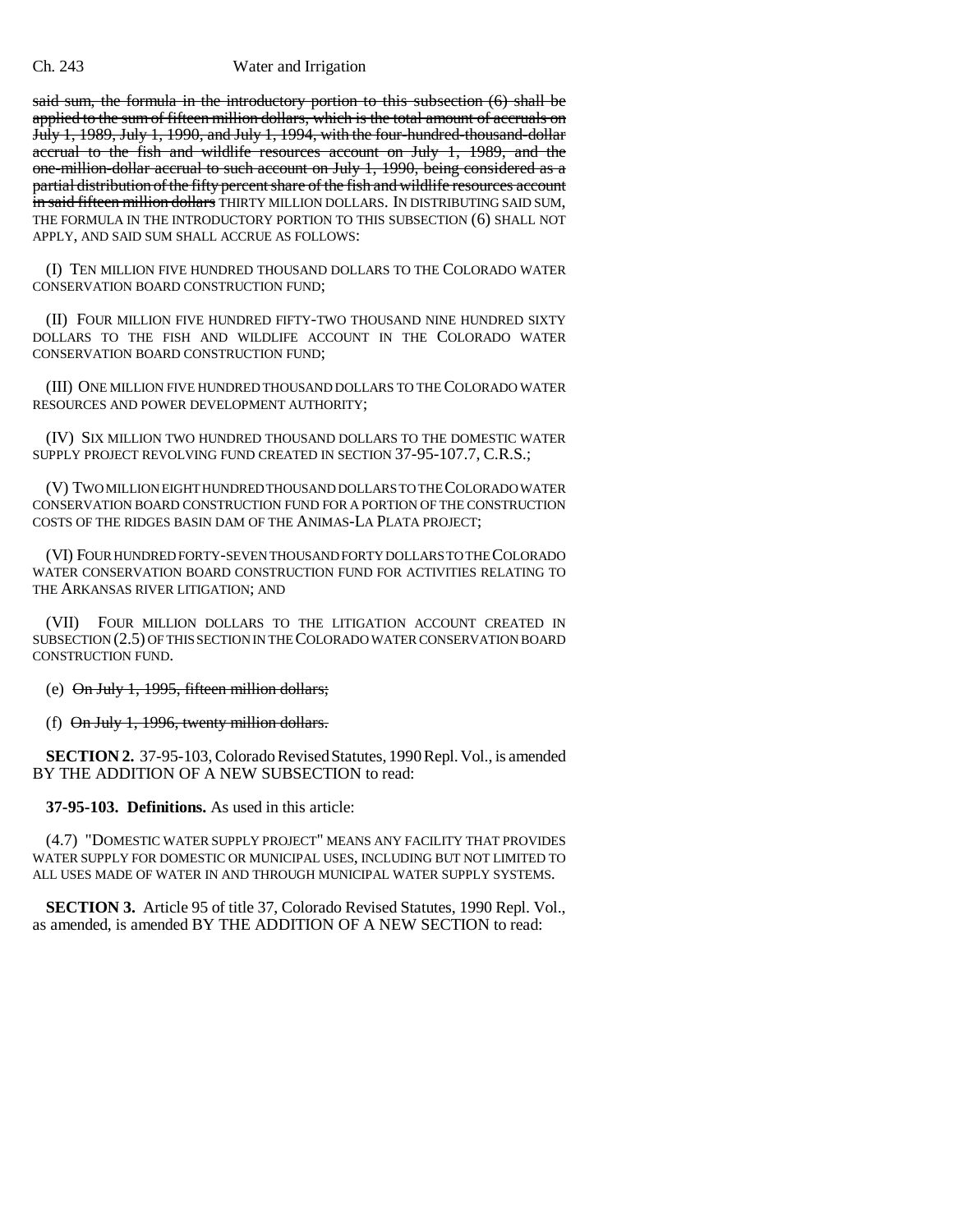**37-95-107.7. Creation and administration of domestic water supply project revolving fund.** (1) THERE IS HEREBY CREATED IN THE STATE TREASURY THE DOMESTIC WATER SUPPLY PROJECT REVOLVING FUND, WHICH SHALL CONSIST OF ALL MONEYS THAT MAY BE TRANSFERRED OR APPROPRIATED THERETO BY THE GENERAL ASSEMBLY OR THAT MAY OTHERWISE BE MADE AVAILABLE TO IT PURSUANT TO LAW. ALL INTEREST OR OTHER RETURN ON THE INVESTMENT OF MONEYS IN THE FUND AND ALL PAYMENTS OF PRINCIPAL AND INTEREST MADE TO THE FUND AS REPAYMENT OF LOANS AND OTHER FINANCIAL ASSISTANCE PROVIDED FROM THE FUND PURSUANT TO THIS SECTION SHALL BE CREDITED TO THE FUND. THE STATE TREASURER SHALL BE AUTHORIZED TO INVEST MONEYS IN THE DOMESTIC WATER SUPPLY PROJECT REVOLVING FUND SO LONG AS SUCH MONEYS ARE NOT NEEDED FOR THE PURPOSES OF THE FUND. MONEYS IN THE DOMESTIC WATER SUPPLY PROJECT REVOLVING FUND ARE CONTINUOUSLY APPROPRIATED TO THE STATE TREASURER FOR THE PURPOSES SET FORTH IN THIS SECTION. ANY MONEYS CREDITED TO THE DOMESTIC WATER SUPPLY PROJECT REVOLVING FUND SHALL REMAIN IN THE FUND AND SHALL NOT REVERT TO THE GENERAL FUND AT THE END OF ANY GIVEN FISCAL YEAR.

(2) MONEYS IN THE DOMESTIC WATER SUPPLY PROJECT REVOLVING FUND MAY BE USED FOR THE FOLLOWING PURPOSES:

(a) TO PROVIDE ASSISTANCE TO GOVERNMENTAL AGENCIES FOR THE ACQUISITION OR CONSTRUCTION OF DOMESTIC WATER SUPPLY PROJECTS THAT ARE ON THE DOMESTIC WATER SUPPLY PROJECT ELIGIBILITY LIST. SUCH ASSISTANCE INCLUDES, BUT IS NOT LIMITED TO, THE MAKING OF LOANS AND THE PURCHASING OR REFUNDING OF INDEBTEDNESS OF GOVERNMENTAL AGENCIES;

(b) TO PAY THE COSTS INCURRED BY THE STATE TREASURER AND THE AUTHORITY IN THE PERFORMANCE OF DUTIES PURSUANT TO THIS SECTION; AND

(c) ANY OTHER PURPOSE CONSISTENT WITH THE PROVISIONS OF THIS SECTION.

(3) (a) THE INITIAL DOMESTIC WATER SUPPLY PROJECT ELIGIBILITY LIST SHALL BE DEVELOPED BY THE DIVISION OF LOCAL GOVERNMENT IN THE DEPARTMENT OF LOCAL AFFAIRS, THE DIVISION OF ADMINISTRATION IN THE DEPARTMENT OF HEALTH, AND THE AUTHORITY AND SHALL BE SUBMITTED TO THE GENERAL ASSEMBLY ON OR BEFORE APRIL 30, 1994. THE INITIAL ELIGIBILITY LIST SHALL CONSIST OF DOMESTIC WATER SUPPLY PROJECTS OF GOVERNMENTAL AGENCIES THAT DO NOT QUALIFY FOR FINANCIAL ASSISTANCE THROUGH THE EXISTING PROGRAMS OF THE AUTHORITY. ON OR BEFORE MAY 31, 1994, THE INITIAL DOMESTIC WATER SUPPLY PROJECT ELIGIBILITY LIST SHALL BE ADOPTED BY THE PASSAGE OF A JOINT RESOLUTION WHICH IS APPROVED BY A MAJORITY VOTE OF BOTH HOUSES OF THE GENERAL ASSEMBLY AND WHICH IS APPROVED BY THE GOVERNOR IN ACCORDANCE WITH SECTION 39 OF ARTICLE V OF THE STATE CONSTITUTION.

(b) ADDITIONS AND MODIFICATIONS TO THE DOMESTIC WATER SUPPLY PROJECT ELIGIBILITY LIST SHALL BE DEVELOPED BY THE DIVISION OF LOCAL GOVERNMENT IN THE DEPARTMENT OF LOCAL AFFAIRS, THE DIVISION OF ADMINISTRATION IN THE DEPARTMENT OF HEALTH, AND THE AUTHORITY AND SHALL BE SUBMITTED TO THE GENERAL ASSEMBLY ON OR BEFORE JANUARY 15 OF EACH YEAR. ANY ADDITIONS OR MODIFICATIONS TO THE ELIGIBILITY LIST SHALL CONSIST OF DOMESTIC WATER SUPPLY PROJECTS OF GOVERNMENTAL AGENCIES THAT DO NOT QUALIFY FOR FINANCIAL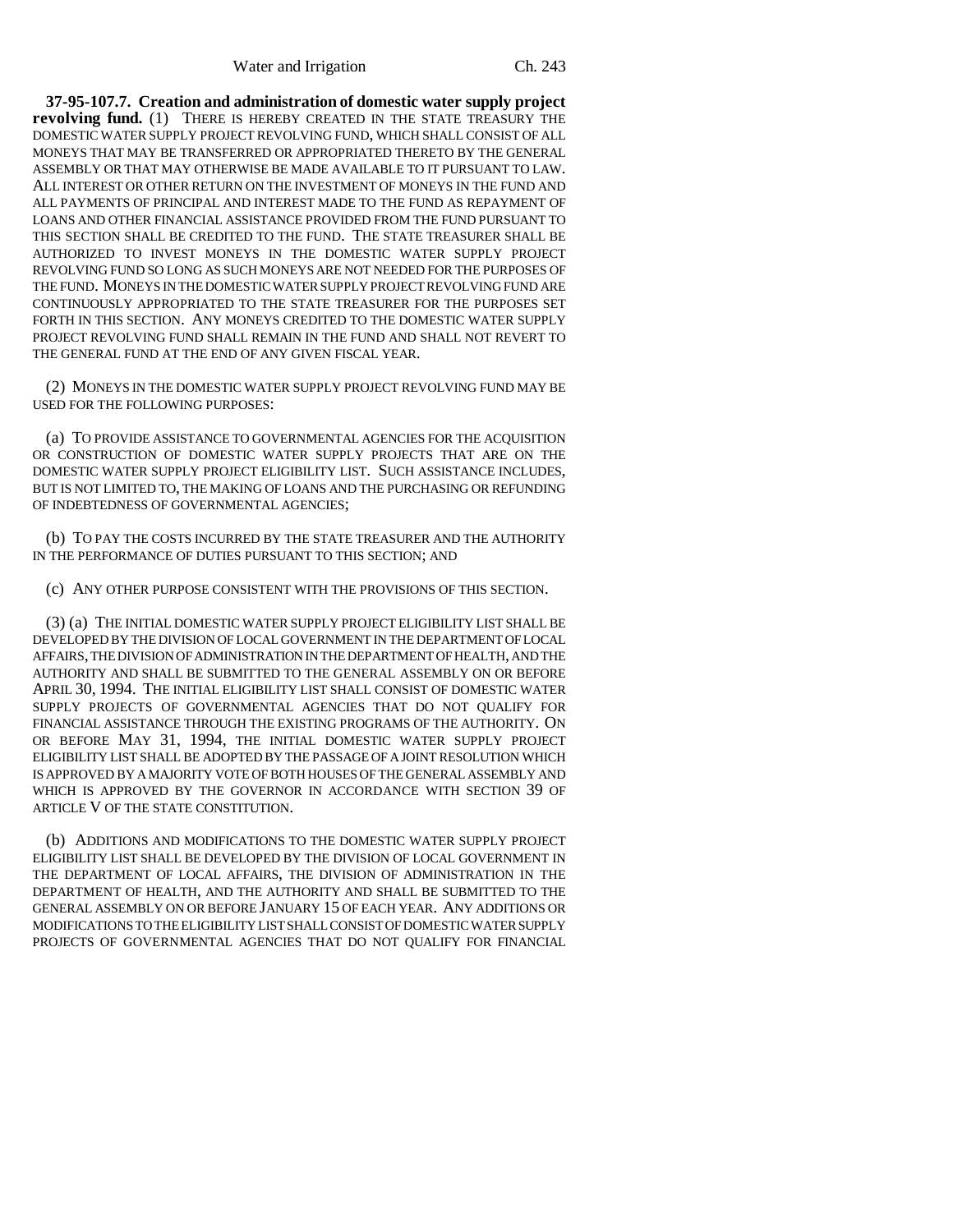### Ch. 243 Water and Irrigation

ASSISTANCE THROUGH THE EXISTING PROGRAMS OF THE AUTHORITY. ON OR BEFORE APRIL 1 OF EACH YEAR, SUCH ADDITIONS OR MODIFICATIONS SHALL BE ADOPTED BY THE PASSAGE OF A JOINT RESOLUTION WHICH IS APPROVED BY A MAJORITY VOTE OF BOTH HOUSES OF THE GENERAL ASSEMBLY AND WHICH IS APPROVED BY THE GOVERNOR IN ACCORDANCE WITH SECTION 39 OF ARTICLE V OF THE STATE CONSTITUTION.

(c) NO FINANCIAL ASSISTANCE SHALL BE PROVIDED FROM THE DOMESTIC WATER SUPPLY REVOLVING FUND FOR ANY DOMESTIC WATER SUPPLY PROJECT UNLESS SUCH PROJECT IS ON THE DOMESTIC WATER SUPPLY PROJECT ELIGIBILITY LIST APPROVED IN ACCORDANCE WITH THE PROVISIONS OF PARAGRAPH (b) OF THIS SUBSECTION (3). FINANCIAL ASSISTANCE FOR A DOMESTIC WATER SUPPLY PROJECT ON THE ELIGIBILITY LIST MAY BE PROVIDED REGARDLESS OF THE RANK OR ORDER OF SUCH PROJECT ON THE ELIGIBILITY LIST.

(4) FINANCIAL ASSISTANCE FROM THE DOMESTIC WATER SUPPLY PROJECT REVOLVING FUND SHALL BE PROVIDED TO PROJECTS ON THE DOMESTIC WATER SUPPLY PROJECT ELIGIBILITY LIST AS FOLLOWS:

(a) THE GOVERNMENTAL AGENCY SEEKING FINANCIAL ASSISTANCE FOR A DOMESTIC WATER SUPPLY PROJECT ON THE ELIGIBILITY LIST SHALL FILE AN APPLICATION FOR ASSISTANCE WITH THE AUTHORITY. THE AUTHORITY SHALL REVIEW SUCH APPLICATION AND DETERMINE WHETHER FINANCIAL ASSISTANCE SHOULD BE PROVIDED AND, IF SO, UPON WHAT TERMS AND CONDITIONS.

(b) (I) THE AUTHORITY SHALL NOTIFY THE STATE TREASURER OF ANY PROPOSED FINANCIAL ASSISTANCE APPROVED BY THE AUTHORITY AND SHALL RECOMMEND THAT MONEYS IN THE DOMESTIC WATER SUPPLY PROJECT REVOLVING FUND BE USED TO PROVIDE THE PROPOSED FINANCIAL ASSISTANCE. UPON RECEIVING SUCH NOTIFICATION AND RECOMMENDATION, THE STATE TREASURER MAY LOAN MONEYS IN THE DOMESTIC WATER SUPPLY PROJECT REVOLVING FUND TO THE GOVERNMENTAL AGENCY IN ACCORDANCE WITH THE RECOMMENDATION OF THE AUTHORITY. THE STATE TREASURER SHALL NOT MAKE ANY LOANS FROM THE FUND FOR ANY DOMESTIC WATER SUPPLY PROJECTS THAT HAVE NOT BEEN RECOMMENDED BY THE AUTHORITY.

(II) LOANS MADE FROM THE DOMESTIC WATER SUPPLY PROJECT REVOLVING FUND SHALL BE EVIDENCED BY NOTES, BONDS, OR OTHER OBLIGATIONS ISSUED IN ACCORDANCE WITH LAW BY THE GOVERNMENTAL AGENCY TO THE STATE OF COLORADO FOR THE BENEFIT OF THE DOMESTIC WATER SUPPLY PROJECT REVOLVING FUND. NOTES AND BONDS RECEIVED PURSUANT TO THIS PARAGRAPH (b):

(A) MAY BE SOLD AT PRIVATE SALE TO THE STATE FOR THE BENEFIT OF THE REVOLVING FUND ON SUCH TERMS AND CONDITIONS AS MAY BE APPROVED BY THE TREASURER, WHETHER OR NOT FOR LESS THAN PAR VALUE; AND

(B) SHALL BE SUBJECT TO REDEMPTION OR PREPAYMENT PRIOR TO MATURITY AT SUCH TIMES AND AT SUCH PRICES AS THE STATE TREASURER AND THE GOVERNMENTAL AGENCY MAY AGREE.

(III) ANY LOAN MADE TO A GOVERNMENTAL AGENCY PURSUANT TO THIS PARAGRAPH (b), AND THE NOTES, BONDS, OR OTHER OBLIGATIONS ISSUED PURSUANT